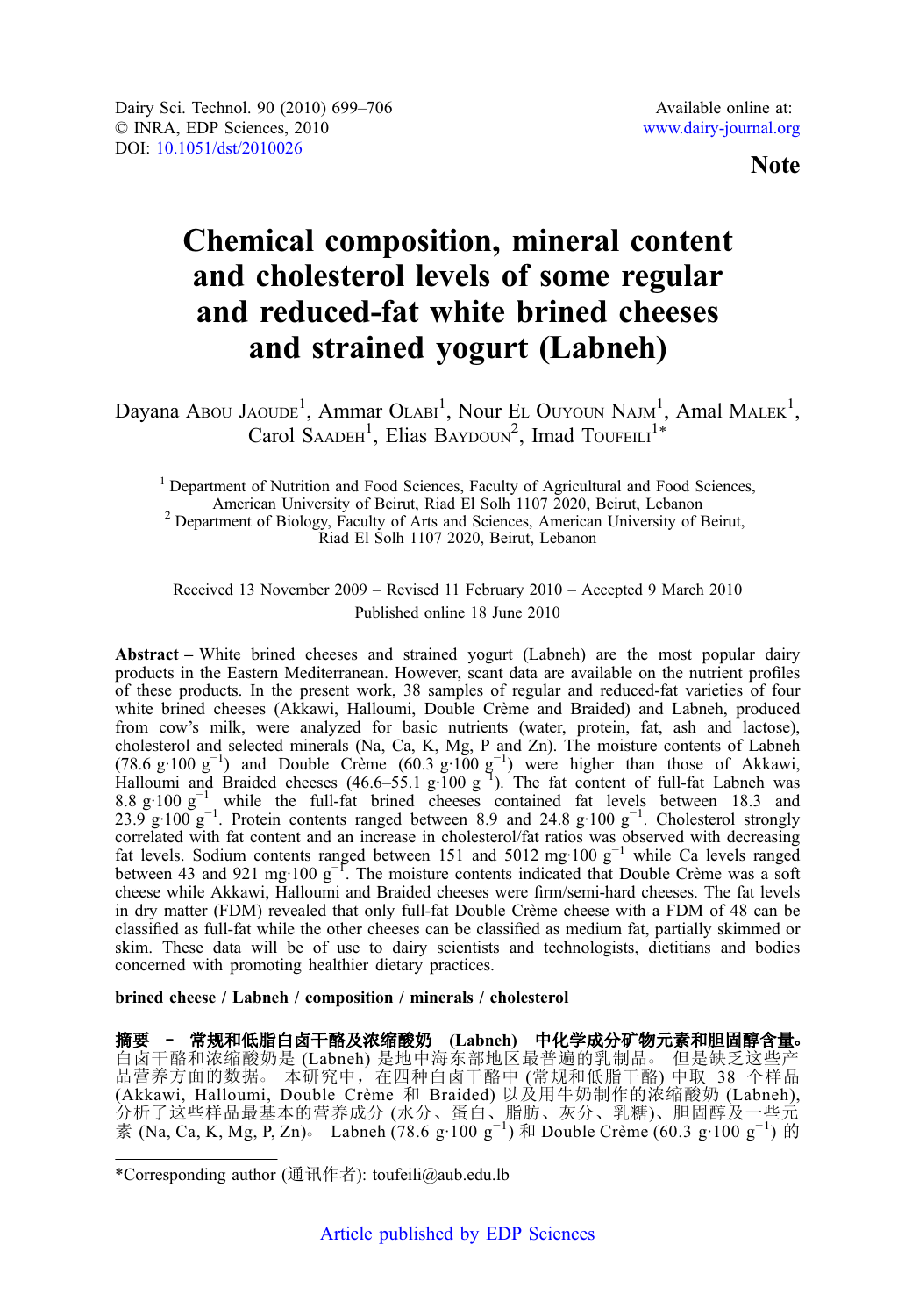水分含量显著地高于 Akkawi, Halloumi 和 Braided 干酪 (46.6–55.1 g·100 g<sup>−1</sup>)。 全脂 Labneh 中脂肪含量为 8.8 g·100 g<sup>−1</sup>,而全脂的盐卤干酪中脂肪含量在 18.3 和 23.9 g·100 g<sup>−1</sup>。 蛋<br>白质含量在 8.9 和 24.8 g·100 g<sup>−1</sup>。 胆固醇的含量与脂肪含量呈正相关,并且随着脂肪量的<br>降低,可以观察到明显的 胆固醇/脂肪的比例在增加○ Na 含量在 151~5012 mg·100 g<sup>−1</sup>, 而 Ca 的含量在 43~921 mg100 g<sup>-1</sup>。水分含量的测定结果表明 Double Crème 是软质干酪, 而 Akkawi、Halloumi 和 Braided 是硬质/半硬质干酪。 干物质中脂肪含量的测定结果表 明只有全脂的 Double Crème (干物质为 48) 才能分类为全脂干酪,而其他干酪只能分类为 中脂、部分脱脂和脱脂干酪○ 本研究的数据将有助于乳品科技人员、营养学家以及关注 食品健康的消费者认识这类干酪的营养特性。

## 盐卤干酪 / Labneh / 组成 / 矿物元素 / 胆固醇

Résumé – Composition chimique et teneurs en minéraux et en cholestérol de fromages frais en saumure et de lait caillé égoutté (Labneh) à teneur normale ou réduite en matière grasse. Les fromages frais en saumure et le Labneh (lait caillé égoutté) sont les produits laitiers les plus populaires dans les pays situés à l'est du bassin méditerranéen. Cependant de rares données sont disponibles sur les profils nutritionnels de ces produits. Dans cette étude, 38 échantillons de 4 types de fromages frais en saumure (Akkawi, Halloumi, Double Crème et Braided) et de Labneh, à teneur normale ou réduite en matière grasse, produits à partir de lait de vache, ont été analysés pour leurs teneurs en nutriments basiques (eau, protéines, lipides, cendres, lactose), cholestérol et certains minéraux (Na, Ca, K, Mg, P, Zn). La teneur en matière grasse des Labneh « gras » était de 8,8 g·100 g<sup>-1</sup> tandis que les fromages frais en saumure « gras » présentaient des teneurs en matière grasse de 18,3 à 23,9 g·100 g<sup>-1</sup>. Le cholestérol était fortement corrélé avec la teneur en matière grasse et une augmentation des ratios cholestérol/matière grasse était observée avec la réduction des niveaux de matière grasse. Les teneurs en sodium variaient entre 151 et 5012 mg·100 g−<sup>1</sup> alors que les teneurs en calcium allaient de 43 à 921 mg·100 g<sup>−1</sup>. Les teneurs en humidité indiquaient que le Double Crème est un fromage à pâte molle, alors que l'Akkawi, l'Halloumi et le Braided sont des fromages fermes/à pâte demi-dure. Les niveaux de matière grasse sur extrait sec (G/S) montraient que seul le Double Crème à teneur non réduite en matière grasse peut être classé en fromage « gras » avec un G/S égal à 48, alors que les autres fromages peuvent être classés en « moyennement gras », « partiellement maigre », ou « maigre ». Ces données seront utiles aux scientifiques et technologues du domaine laitier, aux diététiciens, et aux parties concernées par la promotion de pratiques alimentaires plus saines.

fromage en saumure / Labneh / composition / minéraux / cholesterol

## 1. INTRODUCTION

The conversion of milk into cheese, and storage of the product in brine, has been practiced in the Eastern Mediterranean countries for thousands of years. The process is a practical means for preserving milk nutrients in a form that can be safely stored for extended periods of time at the high ambient temperatures in the region [[16](#page-7-0)]. White brined cheeses, which continue to be the typical and most consumed group of cheeses in the Eastern Mediterranean region and in some neighboring countries, were traditionally produced from goat's and sheep's milk [\[1](#page-6-0)]. Nowadays, large-scale dairy processors are using the more readily available cow's milk to meet the growing demand for these cheeses in the Middle East and export markets [[16](#page-7-0)]. Moreover, growing consumer demand for low-fat/low-salt products, driven by higher awareness of the perceived health risks associated with the consumption of diets high in fat and salt, has led to an increase in the production of low-fat/low-salt analogs of white brined cheeses.

A number of white brined cheese varieties differing in texture and composition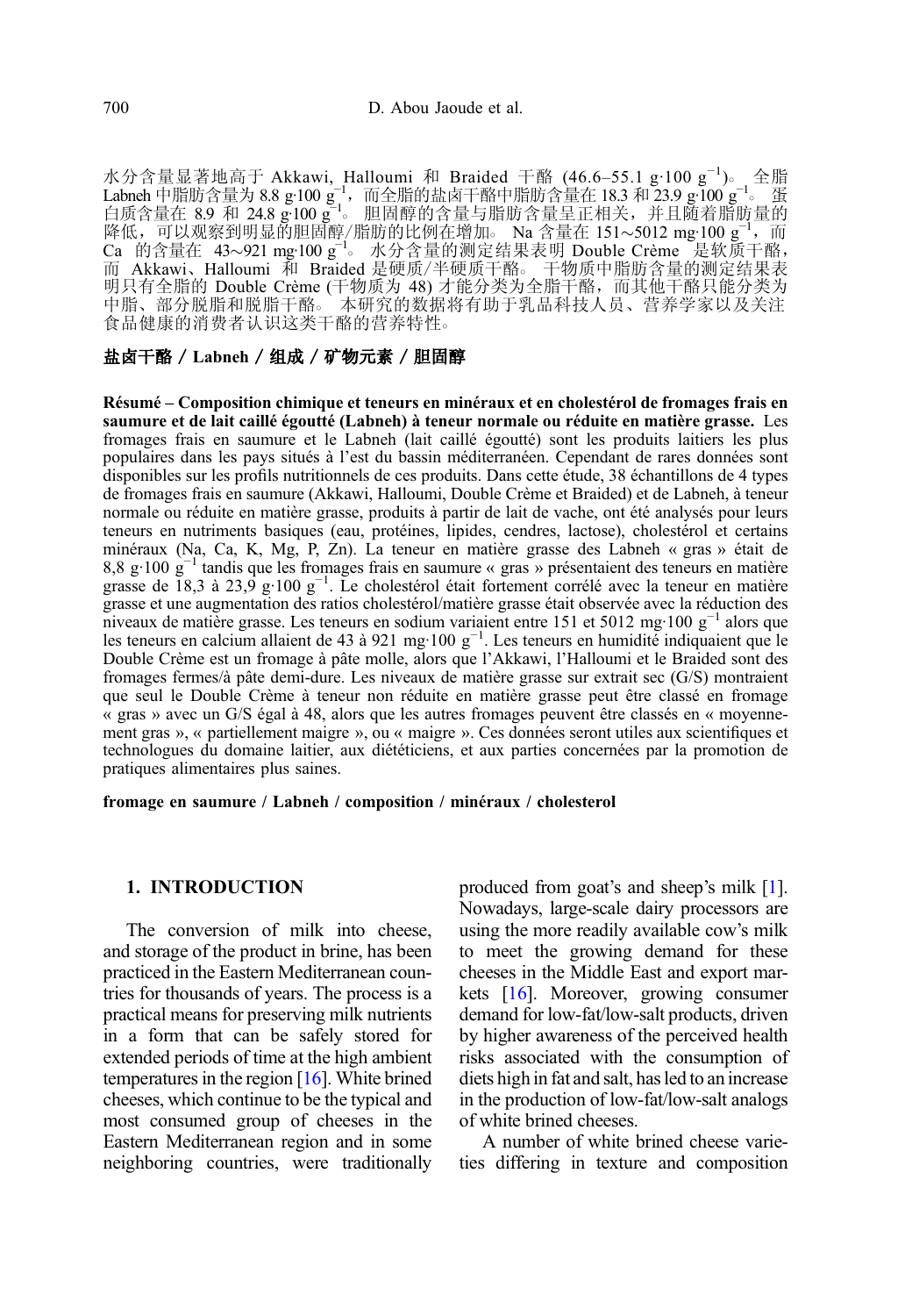are consumed in the Eastern Mediterranean<br>countries with the range including countries with the range including Halloumi, Akkawi, Braided (mujaddal) and Double Crème. Concentrated yogurt, commonly known as Labneh in the Middle East and as strained yogurt in Europe, is also widely consumed in the region. Labneh evolved as a means to prolong the shelf life of yogurt by straining away part of its whey in cloth bags (traditional method) or by modern procedures utilizing ultrafiltration and centrifugation [[13](#page-7-0)].

The great majority of white brined cheeses are rennet-coagulated and brinesalted. During the manufacture of Akkawi cheese, the molded curd is pressed to expel even more whey and stored in brine. For Halloumi cheese, the pressed curd is boiled in the cheese whey prior to storage in brine. In the production of Double Crème cheese, the whey obtained during cheese making is mixed with full-fat milk and/or cream and heated at 90–95 °C in the presence of citric acid and the flocculate that forms at the surface is skimmed off, placed in cheesecloth, pressed for  $\sim$  1 h and stored in brine. Finally, for Braided cheese, the curd is left to acidify ( $pH \sim 5.2$ ) and then stretched and shaped into a loop, at  $70-75$  °C, which is finally split into strands to form the braid of the final cheese [\[16\]](#page-7-0).

White brined cheeses make an important contribution to the overall nutrient content of the Mediterranean diet which highlights the need for data on the composition of these cheeses. The literature on basic nutrient and mineral element composition of Mediterranean cheeses is rather scarce and limited to Turkish and Greek varieties  $[2, 4, 7, 9-11]$  $[2, 4, 7, 9-11]$  $[2, 4, 7, 9-11]$  $[2, 4, 7, 9-11]$  $[2, 4, 7, 9-11]$  $[2, 4, 7, 9-11]$  $[2, 4, 7, 9-11]$  $[2, 4, 7, 9-11]$  $[2, 4, 7, 9-11]$  $[2, 4, 7, 9-11]$ . The aim of this work is to report on the macronutrient and mineral composition and the cholesterol contents of four regular and reduced-fat white brined cheeses (Akkawi, Halloumi, Double Crème and Braided) and Labneh that are heavily consumed in the Mediterranean region.

## 2. MATERIALS AND METHODS

#### 2.1. Samples

A total of 38 samples of commercially packed Labneh and cheese samples from the leading brands marketed in Lebanon were analyzed and included Labneh (4 full-fat samples, 3 low-fat samples and 4 fat-free samples), Akkawi cheese (4 fullfat, 4 low-fat and 1 fat-free), Halloumi cheese (4 full-fat, 3 low-fat and 1 fat-free), Double Crème cheese (4 full-fat and 1 fatfree) and Braided cheese (3 full-fat and 2 low-fat). Ten packages  $({\sim}300 \text{ g})$  from each brand and product category were sampled and bulked according to AOAC Official Methods 920.122 and 955.30 [\[3\]](#page-6-0) to prepare representative samples; the prepared samples were wrapped in plastic films and placed in plastic containers at −20 °C until analyzed.

#### 2.2. Chemical analyses

Water content was determined by drying on a water bath and then in an oven at  $130 \pm 1$  °C for 75 min according to AOAC 2000, Official Method 948.12 [[3](#page-6-0)].

Fat content was determined by extraction with hexane and diethyl ether after digestion with HCl according to AOAC 2000, Official Method 933.05 [\[3\]](#page-6-0).

Crude protein ( $N \times 6.38$ ) was determined by the Kjeldahl procedure according to AOAC 2000, Official Method 920.125 [[3\]](#page-6-0) using a Labconco Rapidstill II (Missouri, USA) digestion and distillation apparatus.

Lactose was determined by enzymatic hydrolysis to galactose and glucose and oxidation of the liberated galactose to galactonic acid by galactose dehydrogenase in the presence of  $NAD<sup>+</sup>$  and measuring the amount of NADH,  $H^+$  produced spectrophotometrically at 340 nm according to AOAC 2000, Official Method 984.15 [\[3](#page-6-0)]. Lactose determination was carried out using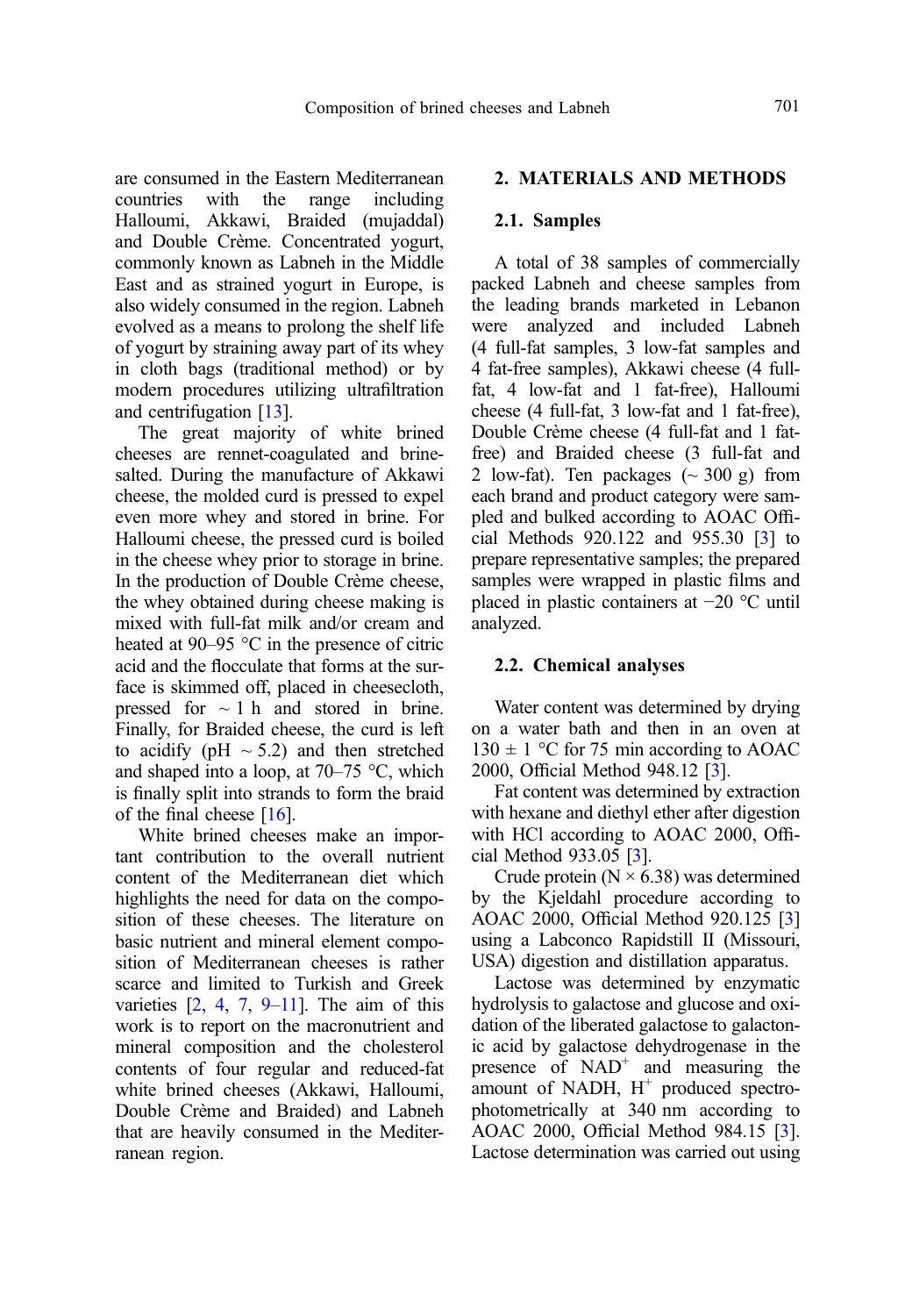a kit from Megazyme International Ireland Ltd. (Wicklow, Ireland).

Cholesterol was determined by saponification of the fat extracts with methanolic KOH, extraction of the non-saponifiable fraction with ether/light petroleum, evaporation of the ether/light petroleum at 45 °C and dissolving the residue in propan-2-ol. The cholesterol content of the solution was determined by oxidation with cholesterol oxidase, conversion ofmethanol to formaldehyde by the hydrogen peroxide produced, complexing of formaldehyde with acetylacetone and measuring the absorption of the resulting yellow chromogen at 405 nm [\[15](#page-7-0)]. Cholesterol determination was carried out using a kit from Boehringer Mannheim/ R-Biopharm (Darmstadt, Germany).

Phosphorus was determined colorimetrically according to AOAC 2000, Official Method 991.25 [\[3](#page-6-0)]. Calcium, magnesium and zinc were determined by atomic absorption (SOLAAR Atomic Absorption Spectrophotometer, Thermo Labsystems, MA, USA) and sodium and potassium by flame photometry (AFP-100 Automatic Flame Photometer, Sedico Ltd., Nicosia, Cyprus) according to AOAC 2000, Official Methods 999.1 and 990.23 [[3](#page-6-0)].

The veracity of the determinations was assayed by analysis of certified whole milk powder (SRM 8435; National Institute of Standards and Technology, Maryland, USA). Determinations were carried out in triplicate.

## 3. RESULTS AND DISCUSSION

The analytical data ([Tab. I\)](#page-4-0) indicated that Akkawi, Halloumi and Braided (mujaddal) are firm/semi-hard cheeses while Double Crème is a soft cheese according to the classification scheme of the Codex Alimentarius based on percentage moisture on a fat-free basis (MFFB) (firm/semi-hard 54–69% MFFB; soft  $> 69\%$  MFFB) [\[5](#page-6-0)]. Labneh, Akkawi, Halloumi and Braided (mujaddal) cheeses exhibited fat-in-dry matter (FDM) contents < 44% while full-fat Double Crème had a mean FDM of  $48 \pm 10.4\%$ . According to the Codex Alimentarius' classification [[5](#page-6-0)] all the commercially designated full-fat samples, analyzed in the present work, will be classed as medium fat with the exception of Double Crème which is considered as full-fat. The cheeses and Labneh contained low levels of lactose  $(0.05-1.1 \text{ g} \cdot 100 \text{ g}^{-1})$ ([Tab. I\)](#page-4-0) presumably due to its expulsion from the cheese and yogurt during whey draining and its utilization by the starter used in the preparation of yogurt.

The composition of the cheeses also indicated that moisture content was inversely related to the fat content  $(r = -0.821)$ ,  $P < 0.01$ ) and to the sodium content  $(r = -0.540, P < 0.01)$ , as reported for Cheddar [[14](#page-7-0)], and to protein content  $(r = -0.763, P \le 0.01)$  as observed for Turkish brined cheeses [[10](#page-7-0)]. Furthermore, the FDM contents of low-fat Akkawi, low-fat Halloumi and low-fat Double Crème (data not shown) exceeded the range of 10−25 g·100  $g^{-1}$  reported for low-fat Akkawi and Halloumi and the range of  $10-33$  g·100 g<sup>-1</sup> for low-fat Double Crème [[16](#page-7-0)].

The cholesterol contents were highly correlated with the fat levels  $(r = 0.925,$  $P < 0.01$ ) ([Tab. I\)](#page-4-0). Furthermore, Labneh exhibited lower cholesterol levels  $(6.6-29.5 \text{ mg} \cdot 100 \text{ g}^{-1})$  than the brined cheeses [\(Tab. I](#page-4-0)). The cholesterol levels of Akkawi, Halloumi, Double Crème and Braided cheeses were comparable to those reported for Greek [\[2\]](#page-6-0) and Turkish [[7](#page-6-0)] brined cheese varieties. An increase in the cholesterol/fat ratios was observed with decreasing fat levels in the different cheeses ([Tab. I\)](#page-4-0). Cholesterol is found inside the fat globules and in the milk-fat-globule membrane, with small fat globules exhibiting higher cholesterol/fat ratios due to their higher surface area [[12](#page-7-0)]. The increase in cholesterol/fat ratios with decreasing fat contents is presumably due to the rupture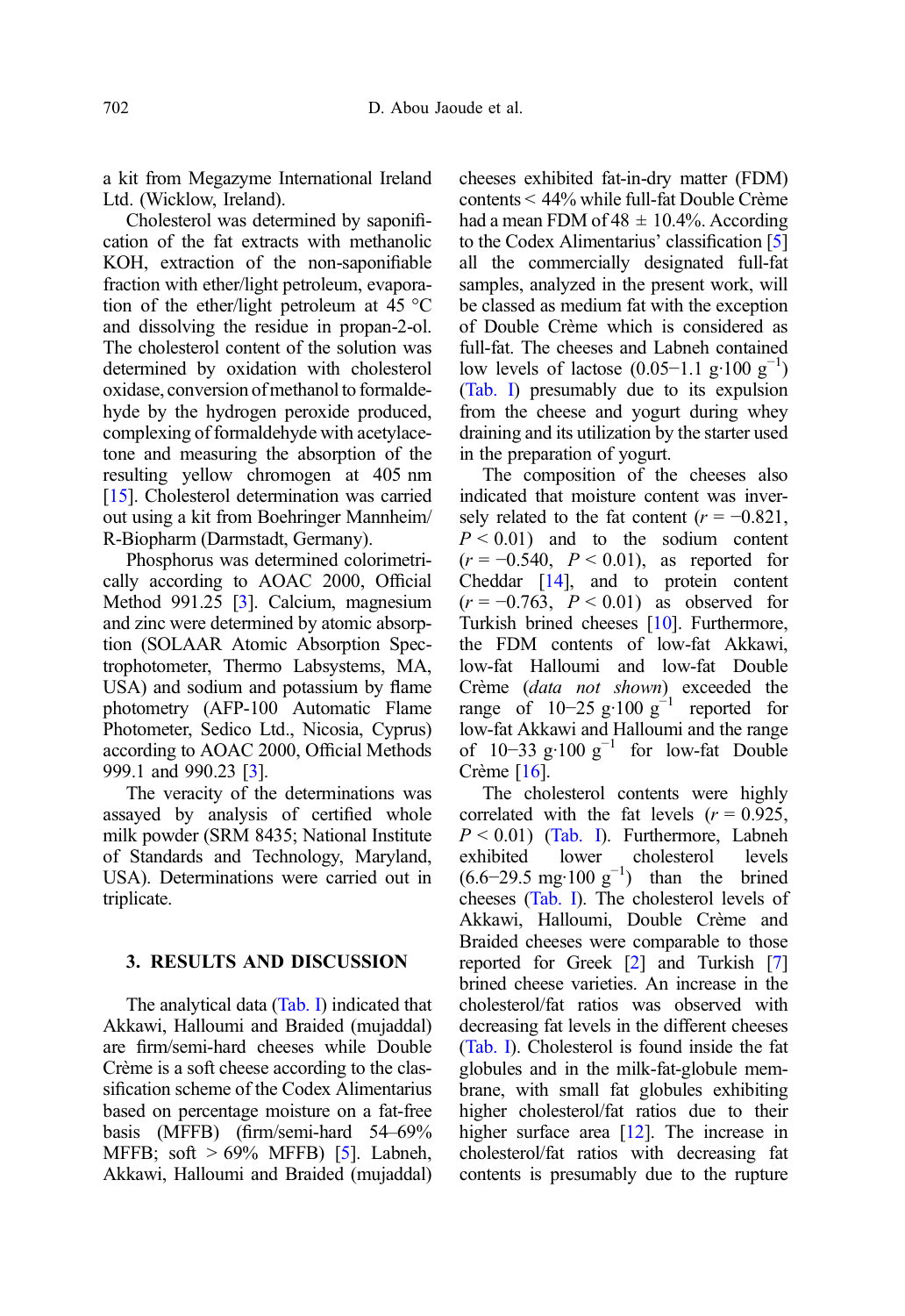| Cheese variety                   | Moisture                       | Fat                            | Protein                        | Ash                            | Lactose                        | Cholesterol                     |
|----------------------------------|--------------------------------|--------------------------------|--------------------------------|--------------------------------|--------------------------------|---------------------------------|
| and commercial<br>classification | $(g \cdot 100 \text{ g}^{-1})$ | $(g \cdot 100 \text{ g}^{-1})$ | $(g \cdot 100 \text{ g}^{-1})$ | $(g \cdot 100 \text{ g}^{-1})$ | $(g \cdot 100 \text{ g}^{-1})$ | $(mg \cdot 100 \text{ g}^{-1})$ |
| Akkawi                           |                                |                                |                                |                                |                                |                                 |
| Full-fat                         | $54.3 \pm 3.0^a$               | $19.3 \pm 2.1$                 | $17.6 \pm 1.5$                 | $5.1 \pm 0.6$                  | $0.8 \pm 0.2$                  | $59.5 \pm 1.8$                  |
| $n = 4$                          | $(50.0 - 57.0)^b$              | $(17.5 - 22.3)$                | $(16.2 - 19.3)$                | $(4.4 - 5.8)$                  | $(0.5-1.0)$                    | $(56.9 - 60.9)$                 |
| Low-fat                          | $56.1 \pm 1.3$                 | $14.5 \pm 1.9$                 | $16.9 \pm 0.6$                 | $5.1 \pm 1.2$                  | $1.1 \pm 0.1$                  | $60.3 \pm 8.2$                  |
| $n = 4$                          | $(54.2 - 57.2)$                | $(11.8 - 16.3)$                | $(16.2 - 17.5)$                | $(4.2 - 6.9)$                  | $(1.0-1.2)$                    | $(48.7 - 66.5)$                 |
| Fat-free<br>$n = 1$              | 59.2                           | 3.4                            | 25.3                           | 3.0                            | 0.7                            | 25.1                            |
| Halloumi                         |                                |                                |                                |                                |                                |                                 |
| Full-fat                         | $48.4 \pm 1.7$                 | $22.7 \pm 0.9$                 | $22.8 \pm 1.8$                 | $5.0 \pm 0.3$                  | $0.9 \pm 0.2$                  | $69.3 \pm 4.5$                  |
| $n = 4$                          | $(45.9 - 49.7)$                | $(21.8 - 23.9)$                | $(21.1 - 25.4)$                | $(4.6 - 5.3)$                  | $(0.7-1.2)$                    | $(64.6 - 73.8)$                 |
| Low-fat                          | $53.6 \pm 3.2$                 | $17.6 \pm 5.8$                 | $25.8 \pm 3.6$                 | $5.0 \pm 1.0$                  | $0.7 \pm 0.2$                  | $67.9$ $\pm$ $17.5$             |
| $n = 3$                          | $(50.7 - 57.0)$                | $(11.0 - 21.5)$                | $(22.1 - 29.3)$                | $(4.1 - 6.1)$                  | $(0.5-0.9)$                    | $(47.9 - 79.6)$                 |
| Fat-free                         | 59.2                           | 3.3                            | 32                             | 3.0                            | 1.2                            | 33.4                            |
| $n = 1$                          |                                |                                |                                |                                |                                |                                 |
| Double Crème                     |                                |                                |                                |                                |                                |                                 |
| Full-fat                         | $60.3 \pm 4.7$                 | $19.4 \pm 6.0$                 | $10.9 \pm 0.4$                 | $3.3 \pm 1.2$                  | $1.1 \pm 0.2$                  | $81.5 \pm 20.0$                 |
| $n = 4$                          | $(55.7 - 66.9)$                | $(10.9 - 24.9)$                | $(10.3 - 11.2)$                | $(2.0 - 4.4)$                  | $(0.7-1.2)$                    | $(56.2 - 104.9)$                |
| Fat-free                         | 69                             | 2.6                            | 19.7                           | 2.2                            | 0.9                            | 35.9                            |
| $n = 1$                          |                                |                                |                                |                                |                                |                                 |
| Braided (mujaddal)               |                                |                                |                                |                                |                                |                                 |
| Full-fat                         | $46.6 \pm 3.1$                 | $19.3 \pm 1.0$                 | $23.6 \pm 2.8$                 | $9.4 \pm 1.4$                  | $0.3 \pm 0.1$                  | $56.1 \pm 6.2$                  |
| $n = 3$                          | $(43.8 - 49.9)$                | $(18.4 - 20.4)$                | $(21.2 - 26.7)$                | $(8-10.8)$                     | $(0.2 - 0.4)$                  | $(49.6 - 62.1)$                 |
| Low-fat                          | $53.1 \pm 2.4$                 | $8.9 \pm 4.4$                  | $21.2 \pm 0.4$                 | $13.1 \pm 2.8$                 | $0.4 \pm 0.2$                  | $31.5 \pm 8.2$                  |
| $n = 2$                          | $(51.4 - 54.8)$                | $(5.9 - 12.1)$                 | $(20.9 - 21.5)$                | $(11.1 - 15.1)$                | $(0.25 - 0.47)$                | $(25.8 - 37.3)$                 |
| Strained yogurt (Labneh)         |                                |                                |                                |                                |                                |                                 |
| Full-fat                         | $78.6 \pm 2.0$                 | $8.8 \pm 1.8$                  | $8.9 \pm 0.7$                  | $1.0 \pm 0.1$                  | $0.05 \pm 0.1$                 | $29.5 \pm 4.1$                  |
| $n = 4$                          | $(75.8 - 80.3)$                | $(7.1 - 10.9)$                 | $(8.2 - 9.6)$                  | $(0.9-1.2)$                    | $(0.0 - 0.2)$                  | $(24.3 - 34.0)$                 |
| Low-fat                          | $79.2 \pm 1.7$                 | $4.3 \pm 0.3$                  | $10.0 \pm 0.8$                 | $1.0 \pm 0.2$                  | $0.2 \pm 0.0$                  | $18.8 \pm 1.8$                  |
| $n = 3$                          | $(77.2 - 80.2)$                | $(4.0 - 4.6)$                  | $(9.3 - 10.8)$                 | $(0.9-1.2)$                    | (0.2)                          | $(17.1 - 20.7)$                 |
| Fat-free                         | $85.8 \pm 1.5$                 | $0.6 \pm 0.6$                  | $10.1 \pm 1.2$                 | $0.9 \pm 0.1$                  | $0.7 \pm 0.6$                  | $6.6 \pm 5.3$                   |
| $n = 4$                          | $(84.6 - 87.7)$                | $(0.1-1.4)$                    | $(9.1 - 11.7)$                 | $(0.7 - 1.0)$                  | $(0.0-1.5)$                    | $(3.3 - 14.5)$                  |

<span id="page-4-0"></span>Table I. Basic nutrients and cholesterol contents of white brined cheeses.

<sup>a</sup> Mean value  $\pm$  standard deviation.<br><sup>b</sup> Range (minimum–maximum).

 $n =$  number of samples.

of the large fat globules, and subsequent migration of cholesterol to the milk serum, and the retention of small fat globules during preparation of low/no-fat milk [\[12\]](#page-7-0).

Na, Ca, P, K and Mg were the major elements in all the cheeses and Labneh while Zn was present at much lower levels ([Tab. II](#page-5-0)). The concentration of Na was highest in all the cheeses with large differences in Na levels being noted between different brands of the same type of cheese. Double Crème had the lowest Na content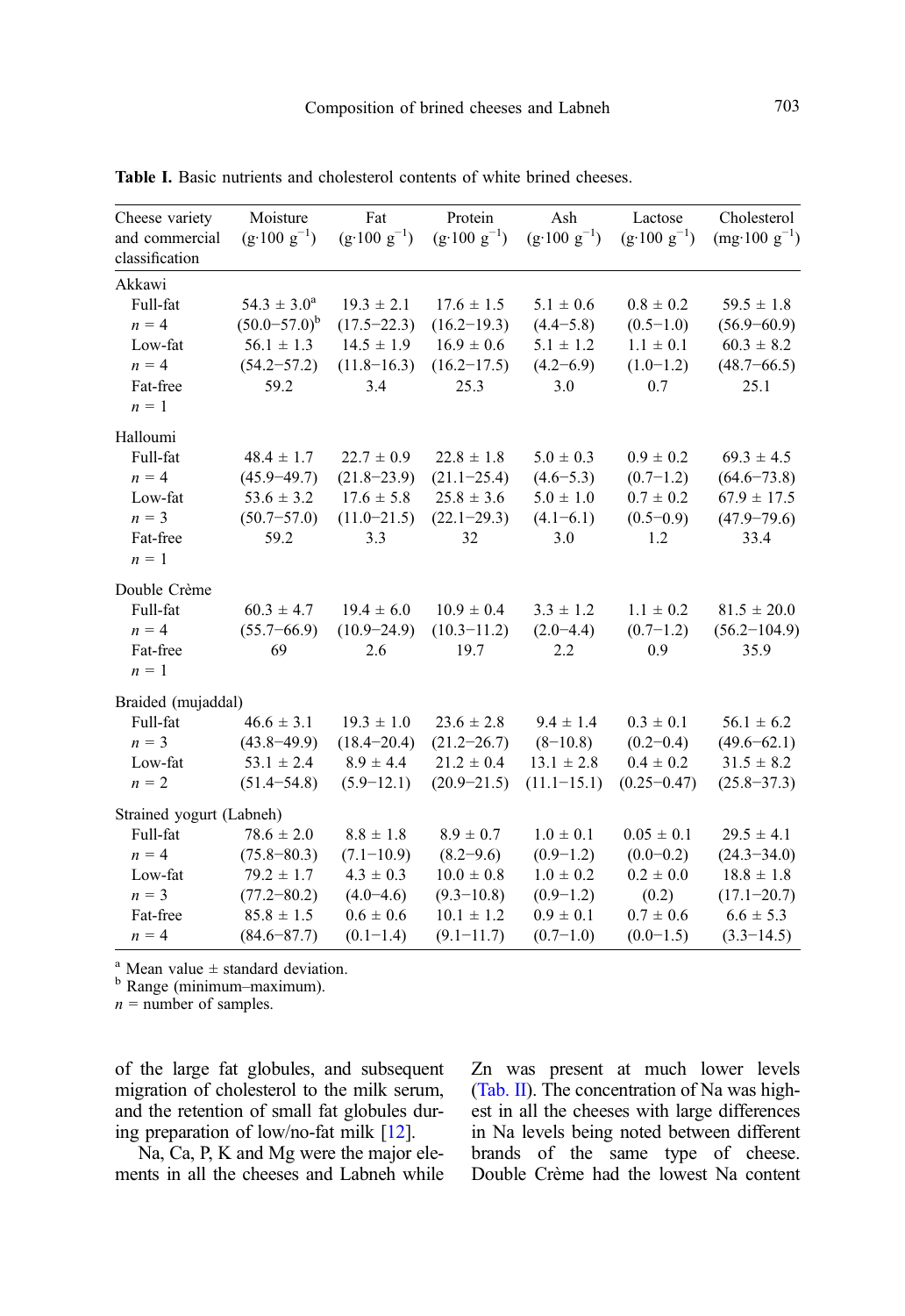| Cheese variety                   | K                   | P             | Na              | Mg            | Ca            | Zn             |
|----------------------------------|---------------------|---------------|-----------------|---------------|---------------|----------------|
| and commercial<br>classification |                     |               |                 |               |               |                |
| Akkawi                           |                     |               |                 |               |               |                |
| Full-fat                         | $55 \pm 20^{\rm a}$ | $432 \pm 52$  | $1418 \pm 470$  | $34 \pm 8$    | $445 \pm 55$  | $4\pm0$        |
| $n = 4$                          | $(41-86)^{b}$       | $(382 - 500)$ | $(835 - 1939)$  | $(24-43)$     | $(397 - 515)$ | $(3-4)$        |
| Low-fat                          | $97 \pm 47$         | $422 \pm 47$  | $1195 \pm 541$  | $49 \pm 13$   | $485 \pm 60$  | $4\pm0$        |
| $n = 4$                          | $(53-159)$          | $(382 - 490)$ | $(777-1965)$    | $(41-69)$     | $(430 - 568)$ | $(3-4)$        |
| Fat-free                         | 87                  | 522           | 159             | 29            | 521           | 5              |
| $n = 1$                          |                     |               |                 |               |               |                |
| Halloumi                         |                     |               |                 |               |               |                |
| Full-fat                         | $56 \pm 23$         | $443 \pm 23$  | $1039 \pm 121$  | $72 \pm 12$   | $750 \pm 41$  | $4\pm0$        |
| $n = 4$                          | $(40 - 90)$         | $(426 - 477)$ | $(939 - 1194)$  | $(55 - 84)$   | $(702 - 799)$ | $(4 - 45)$     |
| Low-fat                          | $51 \pm 10$         | $463 \pm 74$  | $1019 \pm 339$  | $65 \pm 26$   | $757 \pm 93$  | $4\pm0$        |
| $n = 3$                          | $(40 - 58)$         | $(394 - 541)$ | $(652 - 1320)$  | $(35 - 86)$   | $(650 - 822)$ | $(4-5)$        |
| Fat-free                         | 157                 | 622           | 54              | 53            | 921           | 5              |
| $n = 1$                          |                     |               |                 |               |               |                |
| Double Crème                     |                     |               |                 |               |               |                |
| Full-fat                         | $57 \pm 19$         | $262 \pm 93$  | $995 \pm 217$   | $40 \pm 9$    | $378 \pm 123$ | $2 \pm 0$      |
| $n = 4$                          | $(34 - 81)$         | $(126 - 322)$ | $(736 - 1258)$  | $(30-52)$     | $(197 - 463)$ | $(2-3)$        |
| No-fat                           | 109                 | 227           | 118             | 18            | 274           | $\overline{3}$ |
| $n = 1$                          |                     |               |                 |               |               |                |
| Braided (mujaddal)               |                     |               |                 |               |               |                |
| Full-fat                         | $60 \pm 31$         | $333 \pm 41$  | $2796 \pm 621$  | $83 \pm 16$   | $320 \pm 26$  | $5 \pm 1$      |
| $n = 3$                          | $(41-95)$           | $(286 - 358)$ | $(2080 - 3176)$ | $(65 - 94)$   | $(290 - 337)$ | $(3-6)$        |
| Low-fat                          | $53 \pm 3$          | $478 \pm 121$ | $5012 \pm 1752$ | $170 \pm 203$ | $524 \pm 196$ | $9 \pm 8$      |
| $n = 2$                          | $(51-55)$           | $(392 - 563)$ | $(3773 - 6250)$ | $(27 - 314)$  | $(386 - 663)$ | $(3-15)$       |
| Strained yogurt (Labneh)         |                     |               |                 |               |               |                |
| Full-fat                         | $89 \pm 8$          | $140 \pm 6$   | $199 \pm 28$    | $17 \pm 3$    | $94 \pm 5$    | $1 \pm 0$      |
| $n = 4$                          | $(79-100)$          | $(130-146)$   | $(166 - 237)$   | $(13-21)$     | $(87 - 99)$   | $(1-2)$        |
| Low-fat                          | $98 \pm 11$         | $148 \pm 6$   | $255 \pm 20$    | $31 \pm 8$    | $43 \pm 2$    | $1 \pm 0$      |
| $n = 3$                          | $(89 - 110)$        | $(141-152)$   | $(242 - 278)$   | $(25 - 40)$   | $(42 - 45)$   | $(1-1)$        |
| Fat-free                         | $96 \pm 24$         | $135 \pm 14$  | $151 \pm 91$    | $22 \pm 4$    | $94 \pm 8$    | $1 \pm 0$      |
| $n = 4$                          | $(69-122)$          | $(124 - 154)$ | $(73 - 257)$    | $(18-28)$     | $(86-104)$    | $(1-2)$        |

<span id="page-5-0"></span>**Table II.** Mineral and trace element contents  $(mg \cdot 100 \text{ g}^{-1})$  of white brined cheeses.

<sup>a</sup> Mean value  $\pm$  standard deviation.<br><sup>b</sup> Range (minimum–maximum).

 $n =$  number of samples.

among brined cheeses with a range of 736–1258 mg·100  $g^{-1}$ , whereas Braided cheeses exhibited the highest and most variable Na levels with ranges of 2080–3176 and 3773–6250 mg·100  $g^{-1}$  found in the full-fat and low-fat products, respectively. The high and variable levels of Na observed for the different white brined cheeses are chiefly due to the addition of salt during processing and storage in brine [[10](#page-7-0)] and the consumers' demands for low Na variants of brined cheeses. The lower levels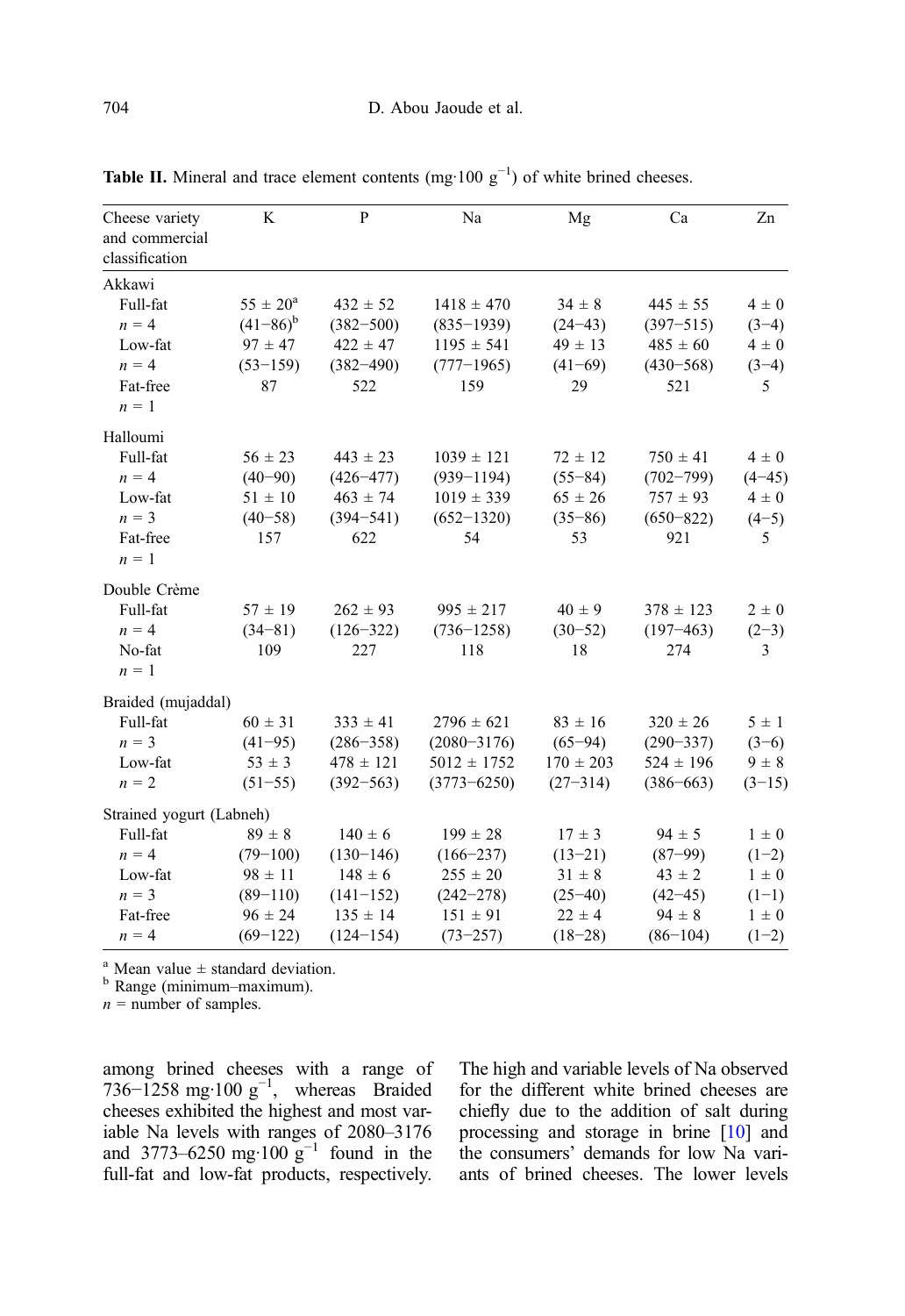<span id="page-6-0"></span>of Na observed for Labneh ([Tab. II\)](#page-5-0) are presumably due to the shorter shelf life anticipated for this type of product  $\sim$  2 weeks at refrigeration temperatures), and therefore its lower dependence on the preservative effect of NaCl, compared with those of the brined cheeses  $(-6-12 \text{ months})$ . The Na levels of the brined cheeses analyzed in the present work were alarmingly high with a 35 g serving of low-fat Braided cheese having a sodium load  $({\sim} 2200 \text{ mg})$  higher than the Daily Reference Value for Na set at 1500 mg [8]. Calcium was the second major element in the white brined cheeses and was highest in the no-fat Halloumi cheese reaching a level of 921 mg·100  $g^{-1}$ . The mineral profiles of Halloumi and Labneh were comparable to the ranges previously reported for these products  $[6]$ .

## 4. CONCLUSION

Basic nutrient composition analyses revealed that Akkawi, Halloumi and Braided cheeses are firm/semi-hard while Double Crème cheese is a soft cheese according to the classification scheme of the Codex Alimentarius based on percentage MFFB. Apart from full-fat Double Crème cheese, which is classified as fullfat on MFFB, the other brined cheeses which are commercially designated as fullfat are classed as medium fat. Sodium was present at the highest and most variable levels in the analyzed cheeses and at extremely high concentrations in some varieties. The use of such high levels of salt in the processing of brined cheeses is not justifiable, especially with the increasing institution of quality systems in dairy processing and the spread of refrigeration facilities in the Eastern Mediterranean countries.

The data presented in this work on the composition of common white brined cheeses and Labneh consumed in the Eastern Mediterranean provide background information on the nutrient profiles of these dairy products and should be of use in dietary planning, to international agencies in policy planning and intervention strategies, and to manufacturers concerned with producing cheeses containing lower levels of salt, fat and cholesterol.

## **REFERENCES**

- [1] Alichanidis E., Polychroniadou A., Characteristics of major traditional regional cheese varieties of East-Mediterranean countries: a review, Dairy Sci. Technol. 88 (2008) 495–510.
- [2] Andrikopoulos N.K., Kalogeropoulos N., Zerva A., Zerva U., Hassapidou M., Kapoulas V.M., Evaluation of cholesterol and other nutrient parameters of Greek cheese varieties, J. Food Compos. Anal. 16 (2003) 155–167.
- [3] AOAC, Official Methods of Analysis of AOAC International, vol. 2, 17th edn., Association of Official Analytical Chemists, Maryland, USA, 2000.
- [4] Celik S., Turkoglu H., Ripening of traditional Örgü cheese manufactured with raw or pasteurized milk: Composition and biochemical properties, Int. J. Dairy Technol. 60 (2007) 253–258.
- [5] Codex Alimentarius, Milk and Milk Products, 1st edn., FAO, Rome, Italy, 2007.
- [6] Dashti B., Al-Awadi F., Al-Kandari R., Ali A., Al-Otaibi J., Macro- and microelements contents of 32 Kuwaiti composite dishes, Food Chem. 85 (2004) 331–337.
- [7] Donmez M., Seckin A.K., Sagdic O., Simsek B., Chemical characteristics, fatty acid compositions, conjugated linoleic acid contents and cholesterol levels of some traditional Turkish cheeses, Int. J. Food Sci. Nutr. 56 (2005) 157–163.
- [8] Institute of Medicine, Dietary reference intakes for water, potassium, sodium, chloride, and sulfate, The National Academies Press, Washington, USA, 2005.
- [9] Mallatou H., Pappa E.C., Comparison of the characteristics of teleme cheese made from ewe's, goat's and cow's milk or a mixture of ewe's and goat's milk, Int. J. Dairy Technol. 58 (2005) 158–163.